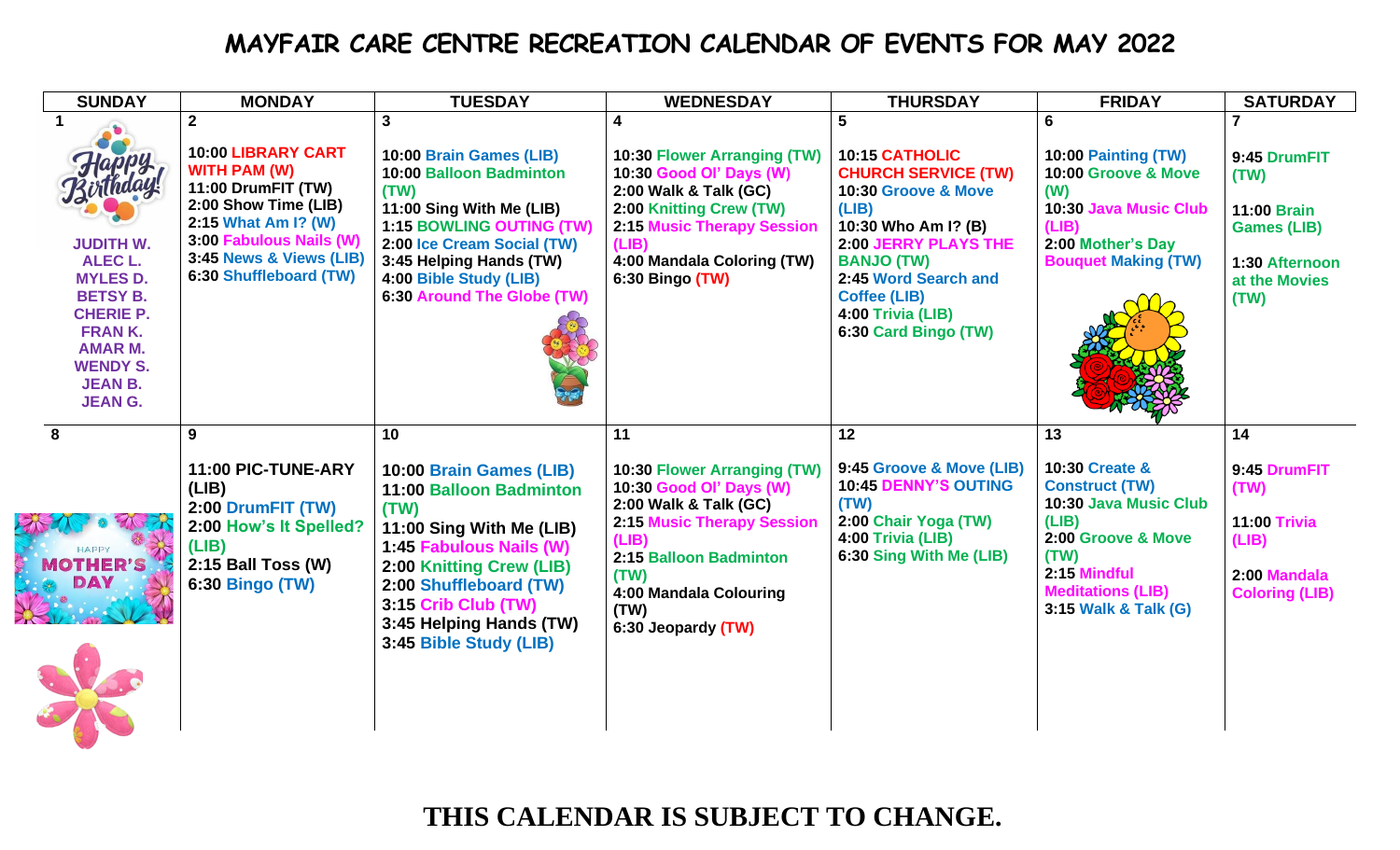## **MAYFAIR CARE CENTRE RECREATION CALENDAR OF EVENTS FOR MAY 2022**

| <b>SUNDAY</b>                                                                                                                                                                                                                                                                          | <b>MONDAY</b>                                                                                                                                                                                       | <b>TUESDAY</b>                                                                                                                                                                                                                 | <b>WEDNESDAY</b>                                                                                                                                                                                                                  | <b>THURSDAY</b>                                                                                                                                                                                                                                           | <b>FRIDAY</b>                                                                                                                | <b>SATURDAY</b>                                                                                                   |
|----------------------------------------------------------------------------------------------------------------------------------------------------------------------------------------------------------------------------------------------------------------------------------------|-----------------------------------------------------------------------------------------------------------------------------------------------------------------------------------------------------|--------------------------------------------------------------------------------------------------------------------------------------------------------------------------------------------------------------------------------|-----------------------------------------------------------------------------------------------------------------------------------------------------------------------------------------------------------------------------------|-----------------------------------------------------------------------------------------------------------------------------------------------------------------------------------------------------------------------------------------------------------|------------------------------------------------------------------------------------------------------------------------------|-------------------------------------------------------------------------------------------------------------------|
| 15<br><b>ROOM</b><br><b>LEGEND</b><br>(B) BRITANNIA<br>(DR) DINING<br><b>ROOM</b><br>(FL) FRONT<br><b>LOUNGE</b><br>(FP) FRONT<br><b>PATIO</b><br>(G) GLENMORE<br>(GC) GARDEN<br><b>COURT</b><br>(H) HERITAGE<br>(LIB) LIBRARY<br>® RIDEAU<br>(TW) THERAPY<br><b>WING</b><br>(W) WINGS | 16<br><b>10:00 LIBRARY CART</b><br><b>WITH PAM (W)</b><br>10:00 Sing With Me<br>(LIB)<br>11:00 DrumFIT (TW)<br>2:00 Show Time (LIB)<br>2:00 Fabulous Nails<br>(W)<br>2:00 How's It Spelled?<br>(TW) | 17<br>10:00 Brain Games (LIB)<br>12:00 FIVE GUYS BURGER<br><b>LUNCHEON (TW)</b><br>2:00 Knitting Crew (LIB)<br>2:00 Shuffleboard (TW)<br>3:45 Bible Study (LIB)<br>4:00 Crib Club (TW)<br><b>6:30 Around The Globe</b><br>(TW) | 18<br><b>10:30 Flower Arranging</b><br>(TW)<br>10:30 Good Ol Days (W)<br>2:00 Walk & Talk (GC)<br><b>2:15 Music Therapy</b><br><b>Session (LIB)</b><br>2:15 Brain Games (TW)<br>4:00 Mandala Colouring<br>(TW)<br>6:30 Bingo (TW) | 19<br><b>10:15 CATHOLIC CHURCH</b><br><b>SERVICE (TW)</b><br>10:30 Groove & Move<br>(LIB)<br>10:30 What Am I? (B)<br>2:30 Chair Yoga (LIB)<br><b>2:30 News &amp; Views (H)</b><br>3:00 Helping Hands (TW)<br>4:00 Trivia (LIB)<br>6:30 Sing With Me (LIB) | 20<br>10:30 Java Music Club<br>(LIB)<br>2:00 Groove & Move<br>(LIB)                                                          | 21                                                                                                                |
| 22                                                                                                                                                                                                                                                                                     | 23                                                                                                                                                                                                  | 24                                                                                                                                                                                                                             | 25                                                                                                                                                                                                                                | 26                                                                                                                                                                                                                                                        | 27                                                                                                                           | 28                                                                                                                |
| ***<br>***                                                                                                                                                                                                                                                                             | <b>HAPPY</b><br><b>VICTORIA</b><br><b>DAY</b><br><b>EVERYONE!</b>                                                                                                                                   | 10:00 Brain Games (LIB)<br><b>10:00 Balloon Badminton</b><br>(TW)<br>2:00 Knitting Crew (LIB)<br>2:00 Fabulous Nails (W)<br>2:15 Shuffleboard (TW)<br>4:00 Crib Club (TW)<br><b>6:30 Around The Globe</b><br>(TW)              | <b>10:30 Flower Arranging</b><br>(TW)<br>10:30 Good Ol Days (W)<br>2:00 How's It Spelled?<br>(TW)<br>2:00 Walk & Talk (GC)<br>2:15 Music Therapy<br><b>Session (LIB)</b><br>4:00 Mandala Colouring<br>(TW)<br>6:30 Bingo (TW)     | <b>10:15 CATHOLIC CHURCH</b><br><b>SERVICE (TW)</b><br>10:15 LUNCHBOX<br><b>THEATRE OUTING (FL)</b><br>2:00 Chair Yoga (TW)<br>3:00 Helping Hands (TW)<br>4:00 Trivia (LIB)<br>6:30 Card Bingo (TW)                                                       | 10:00 Painting (TW)<br>10:30 Java Music Club<br>(LIB)<br><b>2:15 Mindful Meditations</b><br>(LIB)<br>3:00 PIC-TUNE-ARY (LIB) | 9:45 DrumFIT (TW)<br>11:00 How Is It<br>Spelled? (LIB)<br>2:00 National<br>Geographic<br><b>Documentary (LIB)</b> |
| 29                                                                                                                                                                                                                                                                                     | 30<br>9:45 RESIDENT & FAMILY<br><b>COUNCIL MEETING (LIB)</b><br>11:00 DrumFIT (TW)<br>2:00 Show Time (LIB)<br>2:00 How's It Spelled?<br>(TW)<br>2:00 Fabulous Nails (W)                             | 31<br>10:00 Brain Games (LIB)<br>10:00 Balloon Badminton (TW)<br><b>1:15 PICNIC OUTING AT</b><br><b>GLENMORE RESERVIOR (TW)</b><br>2:00 Shuffleboard (TW)<br>4:00 Crib Club (TW)<br>6:30 Around The Globe (TW)                 |                                                                                                                                                                                                                                   |                                                                                                                                                                                                                                                           | $\frac{1}{2}$                                                                                                                |                                                                                                                   |